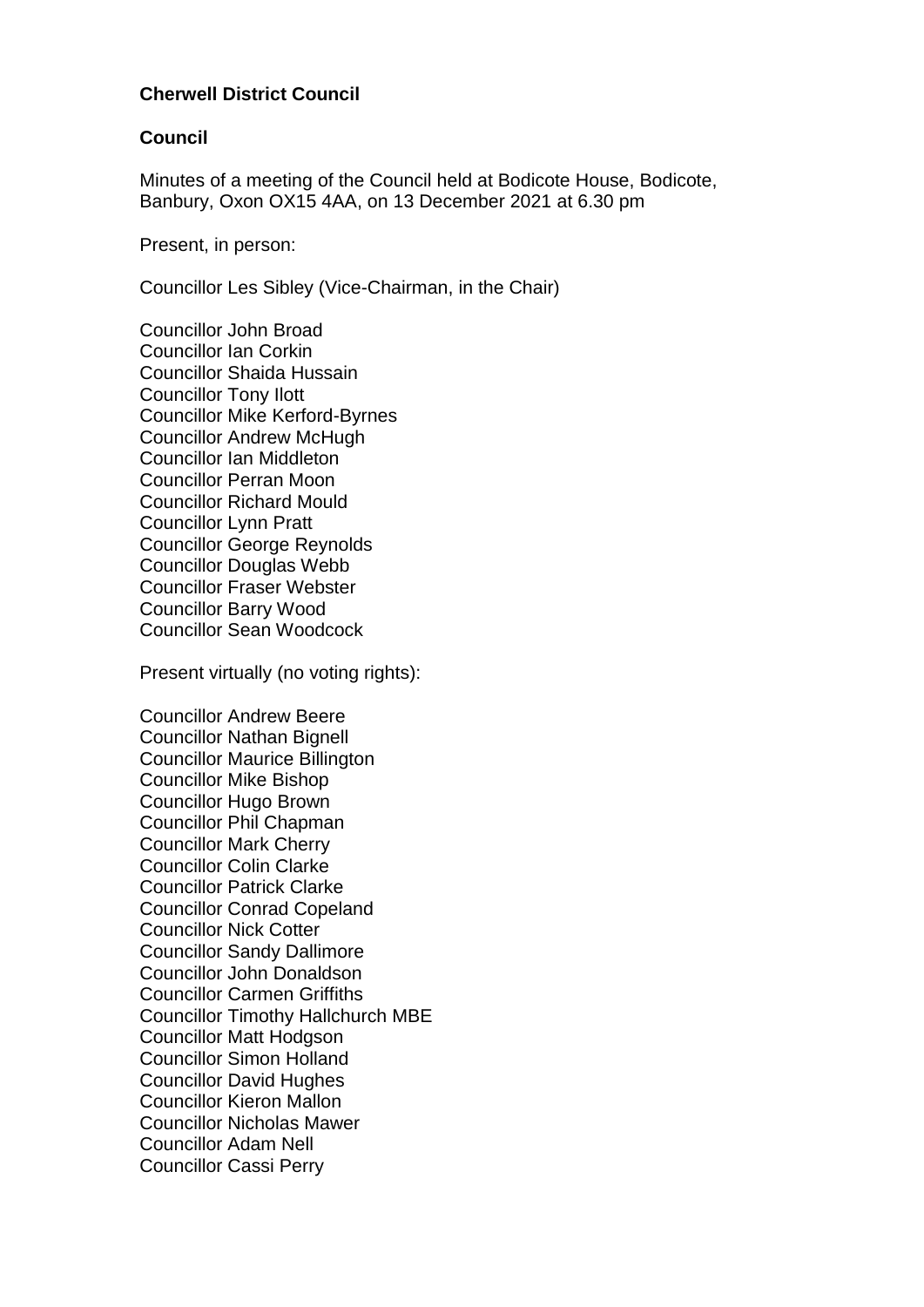Councillor Barry Richards Councillor Dan Sames Councillor Jason Slaymaker Councillor Katherine Tyson Councillor Dorothy Walker Councillor Tom Wallis Councillor Bryn Williams

Apologies for absence:

Councillor Hannah Banfield Councillor Tony Mepham Councillor Lucinda Wing

Officers:

Yvonne Rees, Chief Executive Bill Cotton, Corporate Director Environment and Place Steve Jorden, Corporate Director Commercial Development, Assets & Investment Lorna Baxter, Director of Finance & Section 151 Officer Anita Bradley, Director Law and Governance & Monitoring Officer Natasha Clark, Governance and Elections Manager

#### 45 **Welcome**

The Vice-Chairman welcomed councillors and officers, whether attending virtually or in person, to the meeting.

The Vice-Chairman advised that the Chair was unwell and he would therefore be chairing the meeting. On behalf of Council, the Vice-Chairman extended best wishes to the Chair.

The Vice-Chairman explained that in light of the new COVID measures, to ensure that the council followed the guidance, protected public health, minimised risk whilst complying with the statutory requirements for formal meetings, a hybrid meeting was being held. To enable decisions to be made, a quorum of councillors, with each Group represented, were attending the meeting in person in the Chamber and all other councillors are attending virtually. Only the councillors in the Chamber may propose, second and vote but all councillors may speak on items.

The Vice-Chairman confirmed Cllr Webster was representing the Independent Group and that he would abstain from speaking on items and voting.

#### 46 **Declarations of Interest**

There were no declarations of interest.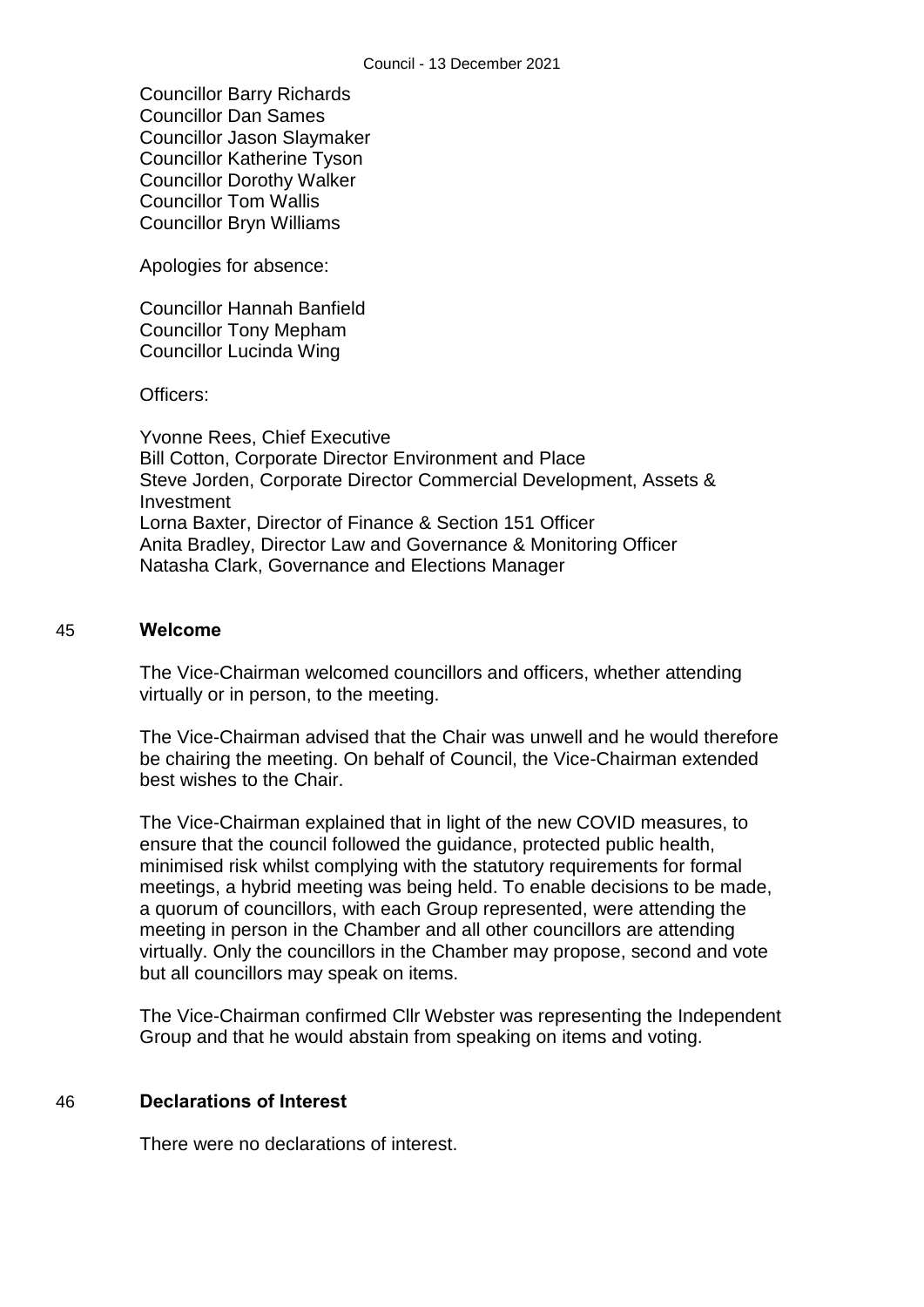### 47 **Communications**

The Vice-Chairman made the following announcements:

### **Chair's Engagements**

A copy of the events he or the Chair had attended was published with the agenda.

### **Addressing Council, length of speeches and voting**

The Vice-Chairman reminded councillors of the length of speeches and the approach he would apply with regards seconders speaking on reports and motions.

### 48 **Thames Valley Police - Address by Police and Crime Commissioner and Chief Constable**

The Vice-Chairman welcomed the Police and Crime Commissioner for Thames Valley, Matthew Barber, Chief Constable John Campbell and Superintendent Emma Garside, Thames Valley Police, to the meeting and invited them to address Council regarding policing in Thames Valley.

Following the presentation, the Police and Crime Commissioner, the Chief Constable and Superintendent Garside answered questions Members had submitted in advance of the meeting and some supplementary questions.

The Vice-Chairman thanked the Police and Crime Commissioner, the Chief Constable and Superintendent Garside for their attendance.

### 49 **Petitions and Requests to Address the Meeting**

There were no petitions or requests to address the meeting.

### 50 **Urgent Business**

There were no items of urgent business.

### 51 **Minutes of Council**

The minutes of the meeting held on 18 October 2021 were agreed as a correct record and signed by the Vice-Chairman.

### 52 **Minutes**

### **a) Minutes of the Executive, Lead Member Decisions and Executive Decisions made under Special Urgency**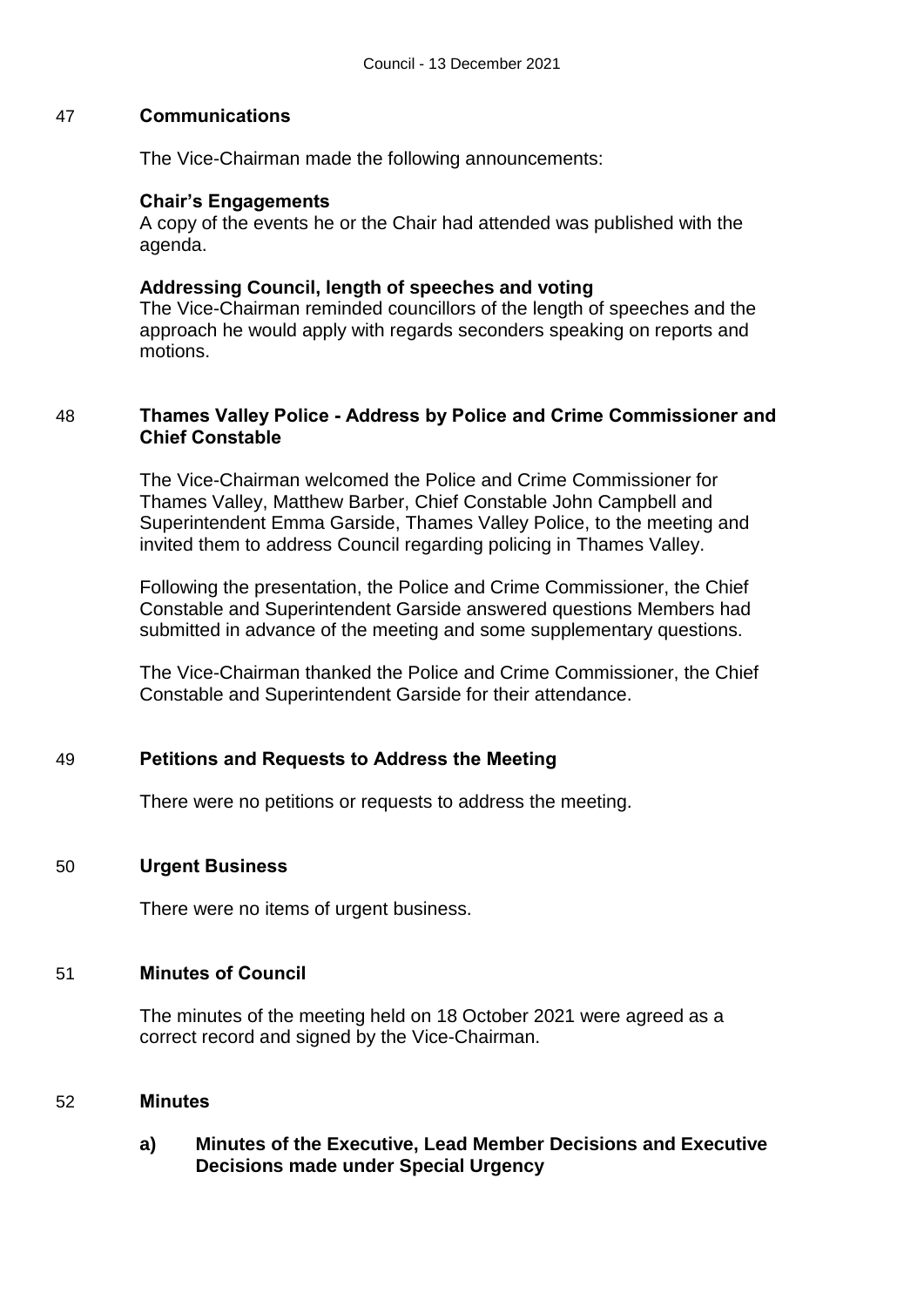## **Resolved**

That the minutes of the meeting of the Executive and Lead Member decisions as set out in the Minute Book be received and that it be noted that since the last meeting of Council held on 18 October 2021, one key decision has been taken by the Executive which was not included in the 28 day notice, an exempt decision relating to Castle Quay.

## **b) Minutes of Committees**

### **Resolved**

That the minutes of Committees as set out in the Minute Book be received.

## 53 **Questions**

## **a) Written Questions**

The Vice-Chairman advised Council that one written question, addressed to the Leader of the Council, Councillor Wood, had been submitted with advance notice in accordance with the Constitution and had been published with the agenda. A response to the question had been published as a supplement to the agenda (and are an annex to the Minutes as set out in the Minute Book).

The question was from Councillor Cherry and in relation to the Sunshine Centre, Banbury.

Councillor Cherry thanked the Leader for the response and confirmed he did not have a supplementary question.

# **b) Questions to the Leader of the Council**

Questions were asked and answers received on the following issues:

Councillor Middleton: Oxford Cambridge Arc Councillor Woodcock: Virtual formal committee meetings

# **c) Questions to Committee Chairmen on the Minutes**

There were no questions to Committee Chairman on the minutes of meetings.

# 54 **Council Tax Reduction Scheme and Council Tax Discounts 2022-2023**

The Director of Finance submitted a report which, following the recommendation of Executive at their 6 December 2021 meeting, sought approval of the proposed levels of Council Tax discounts for the financial year 2022-23 and the banded scheme for Council Tax Reduction Scheme for the financial year 2022-23.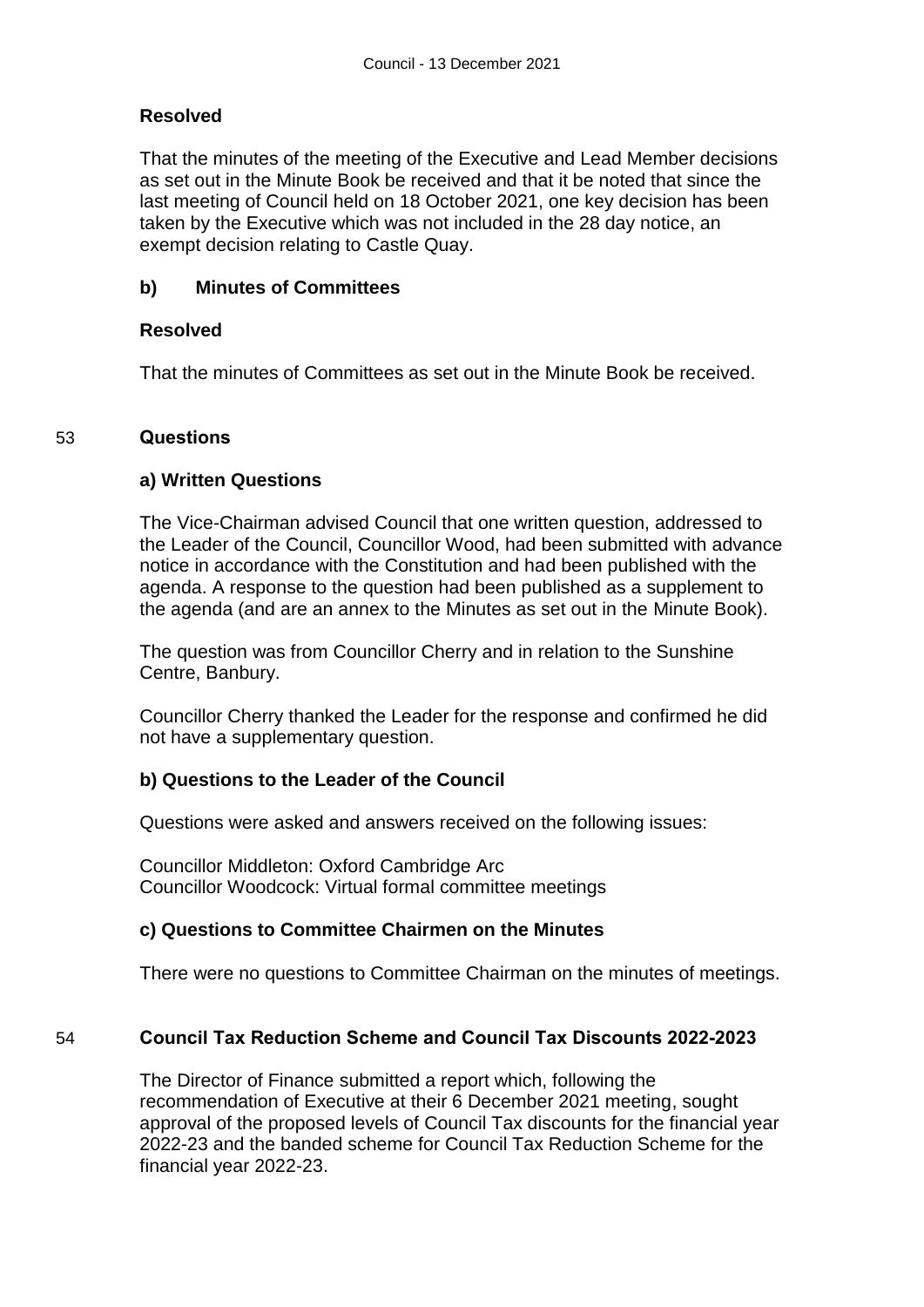## **Resolved**

- (1) That the contents of the report and any financial implications for the Council.
- (2) That the following be agreed:
	- the option of no-change to the Council Tax Reduction Income Banded Scheme for Working Age Customers for 2022-23;
	- to amend the Working Age Regulations in line with annual uprating; and
	- to amend the Council Tax Regulations for pensioners in line with uprating announced by Department for Levelling Up, Housing and Communities.
- (3) That it be agreed that the levels of Council Tax discounts and premiums for 2022- 23 remain unchanged and remain as follows
	- Retain the discount for second homes at zero
	- Retain the discount for empty homes (unoccupied and substantially unfurnished) at 25% for 6 months and thereafter zero.
	- Retain the empty homes premium of an additional 100% for properties that have remained empty for more than 2 years.

### 55 **Standards Arrangements - Appointment of Independent Persons**

The Director of Law and Governance and Monitoring Officer submitted a report to appoint statutory Independent Persons as part of the standards arrangements following a recruitment process.

### **Resolved**

- (1) That Mr Graham Matthews be appointed as an Independent Person pursuant to section 28(7) of the Localism Act 2011 for a term of four years expiring on the date of the December meeting of Council in 2025.
- (2) That Mr Tom Edwards be appointed as an Independent Person pursuant to section 28(7) of the Localism Act 2011 for a term of four years expiring on the date of the December meeting of Council in 2025.
- (3) That it be noted that the appointment of the Independent Persons may be renewable in 2025 for a further term of four years subject to the Independent Persons wishing to continue in the role and Council agreeing the renewal of the appointment.

# 56 **Delegation to Appoint External Auditor**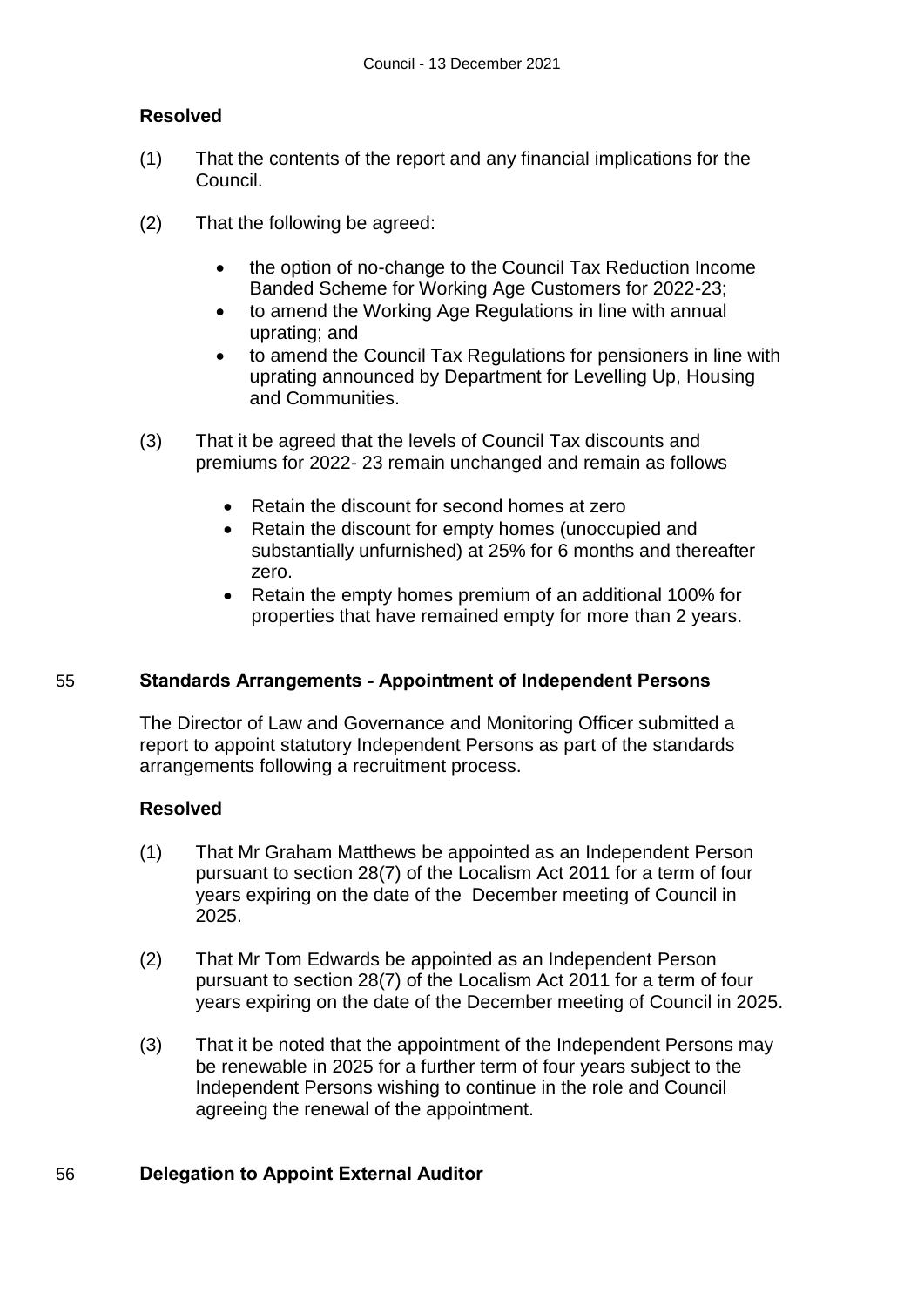The Director of Finance submitted a report which requested the Council to agree how external auditors will be appointed from the financial year 2023/24.

### **Resolved**

(1) That it be agreed to allow Public Sector Audit Appointments Ltd (PSAA) to appoint external auditors on behalf of the Council.

### 57 **Amendments to Committee Membership**

The Vice-Chairman invited the Leader of the Labour Group, Councillor Woodcock, to advise Council of an amendment to Labour Group committee membership.

### **Resolved**

(1) That the following change of Labour Group committee membership be noted:

**Accounts, Audit & Risk Committee** Remove: Councillor Matt Hodgson Add: Councillor Andy Beere

### 58 **Amendment to Outside Body Representative**

The Vice-Chairman reported that Councillor Donaldson had been appointed the council's representative to the to the Oxfordshire Joint Health Overview and Scrutiny Committee at the 19 May 2021 Annual Council meeting. Councillor Donaldson had advised that, due to other commitments, he was no longer able to act as the council's representative and it was therefore necessary to appoint a new representative.

### **Resolved**

(1) That Councillor Sandy Dallimore be appointed as the council's representative to the Oxfordshire Joint Health Overview and Scrutiny Committee.

#### 59 **Motions**

The Vice-Chairman advised that one motion had been submitted. Not amendments to the motion had been submitted. In line with the Constitution, no amendments to the motion were now permitted.

### **Climate Change Emergency Response**